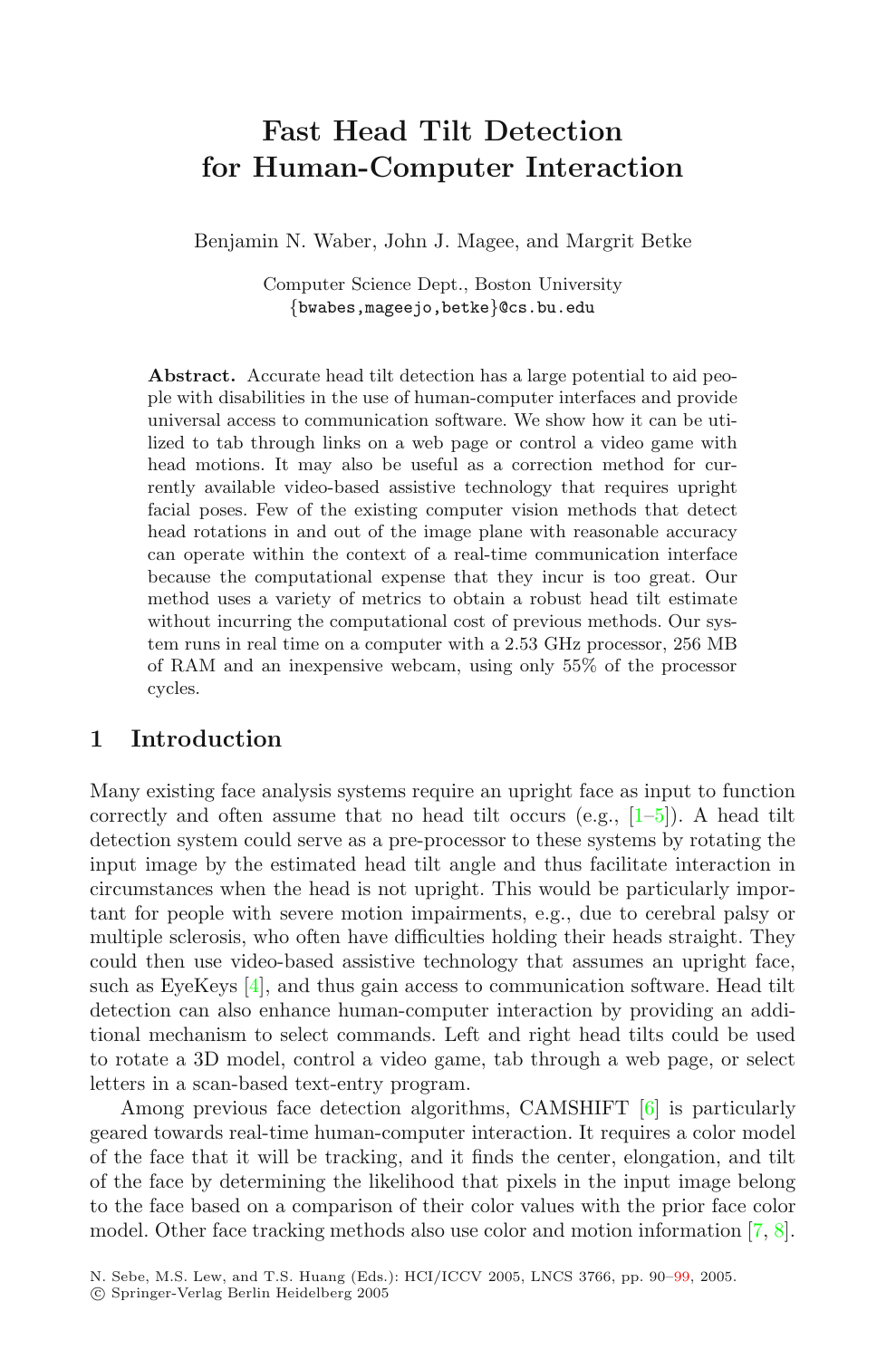Face detection systems that require extensive training use neural networks [\[9](#page-9-7)] or AdaBoost  $[10-12]$  $[10-12]$ . These systems are very effective in detecting upright faces, but give only coarse estimates of head tilt and put severe computational and memory strains on a computer that, if used for human-computer interaction, must at the same time provide computational resources for the application program.

Motion of the head, the foreground object, in a video sequence causes pixels to transition from background to foreground or foreground to background, depending on the direction of motion. We observed that an image representation of these transitions contains distinctly grouped pixels created by the motion of the head, in particular by the change of its occluding boundary. Our contribution is a method of estimating head tilt from the size, relative location, and orientation of these groups. A second contribution is our method to estimate head tilt from the motion of the center of the face. Assuming head rotation is parallel to the image plane, a circle can be fit to the sequence of face centroids as the head rotates. This second estimate of head tilt is combined via a weighting function with our estimate based on motion of the occluding boundary to yield an estimate that is comparable to the most powerful methods to date (e.g.,  $[9, 12]$  $[9, 12]$  $[9, 12]$ ).

Not only is our method a novel technique, but its real-time performance on common desktop computers with inexpensive cameras makes it immediately applicable to human-computer interaction, unlike some previous approaches (e.g.,  $[9, 12]$  $[9, 12]$  $[9, 12]$ ). Our method can be integrated as part of a larger interaction system; here we show its performance as a stand-alone system.

# **2 Head Tilt Estimation Algorithm**

Our head tilt estimation algorithm has four steps:

- 1. Foreground and background segmentation,
- 2. Analysis of the motion of the occluding boundary of the face, which provides head tilt estimate  $\theta_b$ ,
- 3. Analysis of the motion of the center of the face to compute angle estimate  $\theta_c$ ,
- 4. Analysis of the confidence factor w that determines the weighting of the two estimates  $\theta_b$  and  $\theta_c$  in computing the final head tilt estimate  $\theta = (1-w)\theta_b +$  $w \theta_c$ .

We assume that our algorithm has access to a foreground-detection method. Ideally, the segmented foreground image  $I_f$  contains the user's head alone, but our method can also handle foreground segmentations that include the user's neck and shoulders and regions in the background (e.g., it works for the poor foreground segmentation in Fig. [1C](#page-2-0)). In our experiments, we used a simple foreground estimation method that subtracted the current frame (Fig. [1B](#page-2-0)) from the initial frame without the user (Fig. [1A](#page-2-0)). Our method also relies on the mild assumptions that movements in the background are not correlated with the user's head motion and affect a smaller number of pixels in the video than the user's head motion.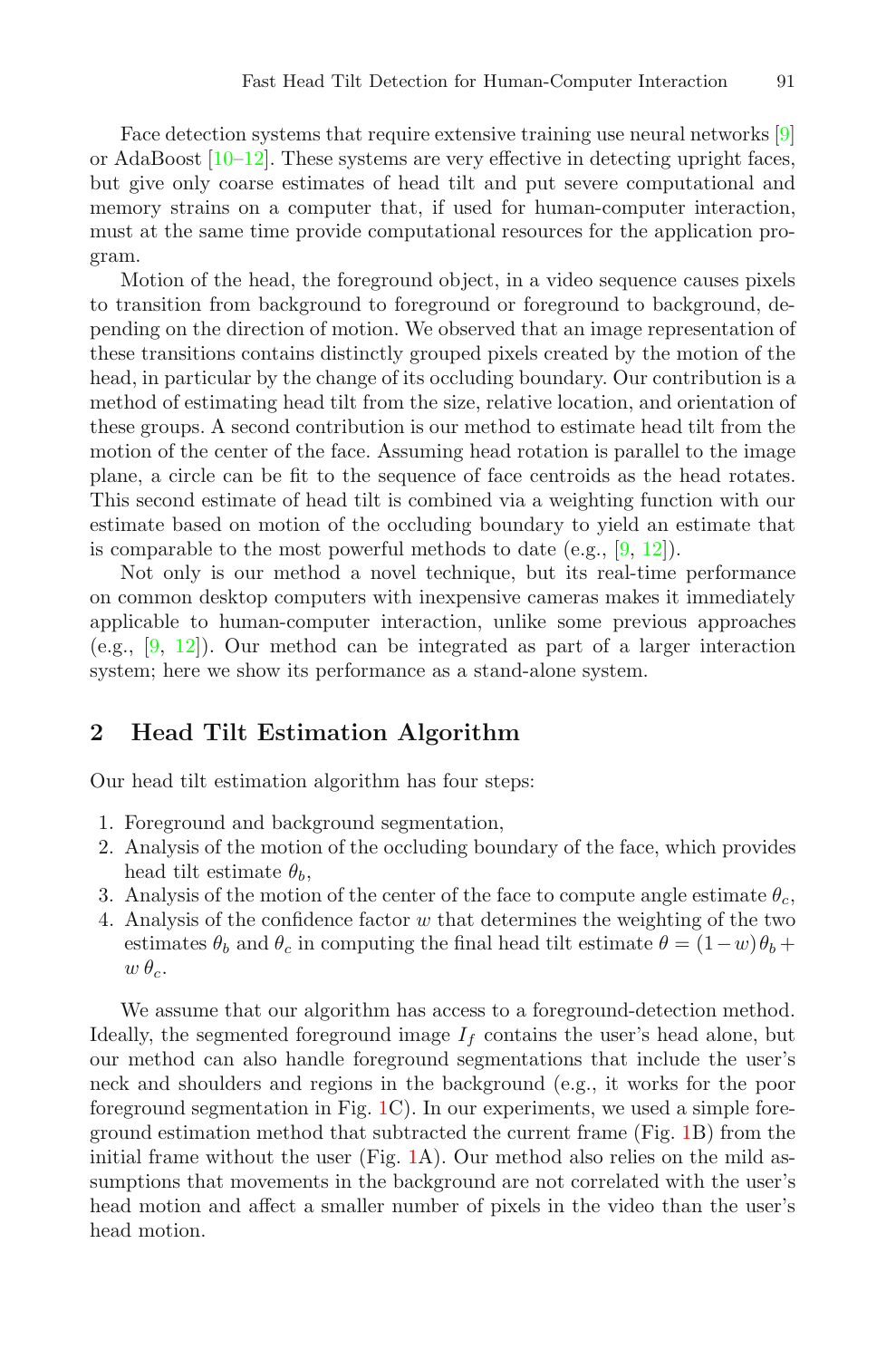

**Fig. 1.** Images used by our system. A) Background image. B) Example input frame. C) Foreground image I*f,t* computed from differencing images in A and B (here noisy due to camera shift). D) The signed difference I*f,t −* I*f,t*−<sup>1</sup>. The gray pixels represent  $I_{b\rightarrow f}$ , the white pixels represent  $I_{f\rightarrow b}$ 

<span id="page-2-0"></span>Foreground pixels in  $I_f$  are set to 1, while background pixels are set to 0. A representation of motion is obtained by subtracting the foreground image of the previous frame from the foreground image of the current frame, taking care to preserve the sign of the result (Fig. [1D](#page-2-0)). The image is then separated into two frames: binary image  $I_{b\to f}$  to represent pixels that changed from belonging to the background at time  $t - 1$  to belonging to the foreground at time t, and  $I_{f\rightarrow b}$  to represent pixels in the foreground at time  $t-1$  and in the background at time t.

#### **2.1 Angle Estimation Based on Occluding Boundary of Face**

We now explain how head tilt angles are estimated in the binary motion images  $I_{b\rightarrow f}$  and  $I_{f\rightarrow b}$ . Three filtering steps are performed on both  $I_{b\rightarrow f}$  and  $I_{f\rightarrow b}$  to find connected components that represent the motion of the occluding boundary of the face well, in particular, at the sides of the face. First, connected components too large or too small to represent the face are removed (Fig [2A](#page-3-0)). Then components too far from the centroids of the respective components of I*<sup>b</sup>*→*f,t*−<sup>1</sup> and I*<sup>f</sup>*→*b,t*−<sup>1</sup> are removed (Fig. [2B](#page-3-0)). Furthermore, components whose orientation is too far from the estimated orientation of the face in the previous frame are removed (Fig. [2C](#page-3-0)). To perform this last filtering step, each remaining component is processed as follows:

Pixels with high curvature at the top and bottom of the filtered components are removed since they do not represent the motion of the sides of the face well (Fig. [2D](#page-3-0)). For each connected component i, its lowest pixel  $\mathbf{x}_{i,o}$  is used as the origin of a local polar coordinate space. We ignore additional portions of the connected component above the origin with lower, but still relatively high curvature within this connected component (orange in Fig. [2D](#page-3-0)) to allow for more accurate angle estimation. The angle  $\alpha_{i,j}$  representing pixel  $\mathbf{x}_{i,j}$  is thus the angle between the line  $\mathbf{x}_{i,j} - \mathbf{x}_{i,o}$  and the horizontal axis. If the face is tilting left, which appears as a right rotation in the image, the pixel with the largest angle  $\theta_{L,i}$  is roughly equivalent to the head tilt angle estimated in the previous frame, and the pixel with the smallest angle  $\theta_{R,i}$  can be used to describe the head tilt in the current frame:

$$
\theta_{L,i} = \max\left\{ \alpha_{i,j} \mid \forall j \text{ in component } i \right\},\tag{1}
$$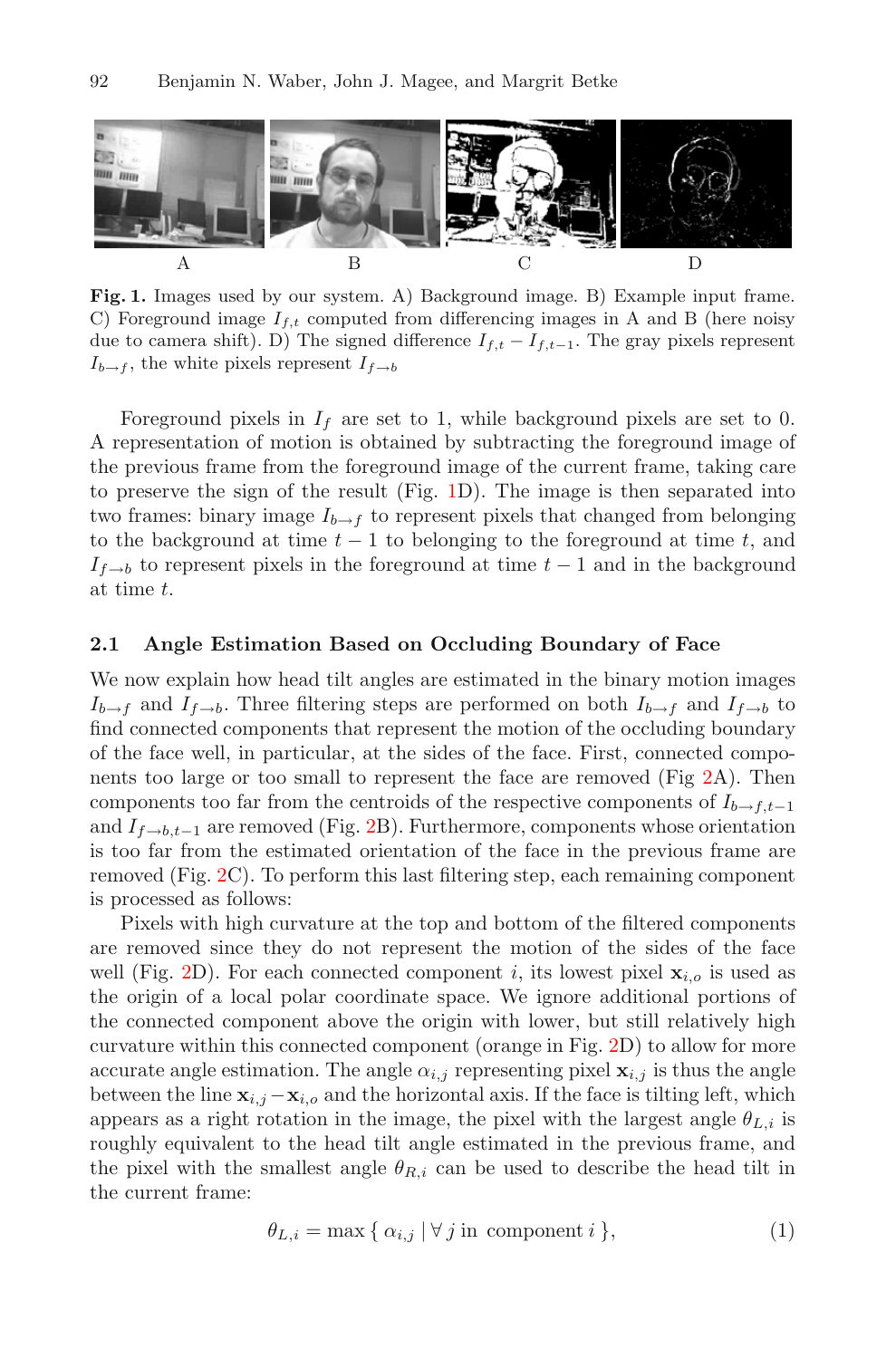$$
\theta_{R,i} = \min \{ \alpha_{i,j} \mid \forall j \text{ in component } i \}. \tag{2}
$$

Angle  $\theta_{R,i}$  is a particularly good approximation of the head tilt if component i represents the motion of the right side of the face (shown left) in  $I_{f\rightarrow b}$  (Fig. [2D](#page-3-0)) or the motion of the left side of the face (shown right) in  $I_{b\rightarrow f}$ . Vice versa, if the face is tilting right, angle  $\theta_{L,i}$  is a particularly good approximation of the head tilt if component i represents the motion of the right side of the face (shown left) in  $I_{b\rightarrow f}$  or the motion of the left side of the face (shown right) in  $I_{f\rightarrow b}$ .

If angles  $\theta_{L,i}$  or  $\theta_{R,i}$  are not within a small  $\gamma_T$  of the head tilt estimate from the previous frame, then component i is discarded. The threshold  $\gamma_T$  was experimentally set to 10 degrees and found to work quite well.



<span id="page-3-0"></span>**Fig. 2.** Results of filtering steps on image  $I_{f\rightarrow b}$  in Fig. [1D](#page-2-0). A) Size filter. B) Filter on distance from centroid (cross) in previous frame. C) Filter on on difference to estimated angle in previous frame. Here, but not generally, only one component remained. D) Zoomed-in sub-image of  $I_{f\rightarrow b}$  containing the filtered component in C (colored pixels) and the discarded components (white). The pixels at the top and bottom of the filtered component (blue, red, and orange) are disregarded in estimating the orientation of the occluding boundary. Angle  $\theta_{L,i}$  is approximately the head tilt in the previous frame (dashed line) and angle  $\theta_{R,i}$  the head tilt in the current frame (solid line)

At this point in the process, our method has eliminated all components that do not represent the motion of the sides of the face well and created a list of angles  $\theta_{L,i}$  and  $\theta_{R,i}$  for both  $I_{b\to f}$  and  $I_{f\to b}$ . Our algorithm compares these two lists by only considering those pairs of angles  $\theta_{b\to f}$ ,  $\theta_{f\to b}$  that are within a threshold  $\tau$ of each other. Threshold  $\tau$  was experimentally set to 20 degrees. If there is more than one pair remaining, pairs are eliminated if their size difference is too large. In particular, a component that is less than 2/3 the size of its paired component can be safely eliminated. If, however, no components meet this criterion and there is only a single candidate component remaining in either  $I_{b\rightarrow f}$  or  $I_{f\rightarrow b}$ , then no pairs are eliminated in this way. This deals with cases when components of motion that should be considered are broken into smaller pieces as a result of poor foreground estimation. If there are still multiple pairs remaining, the pair  $\theta_{b \to f}, \theta_{f \to b}$  that has the largest combined area is chosen.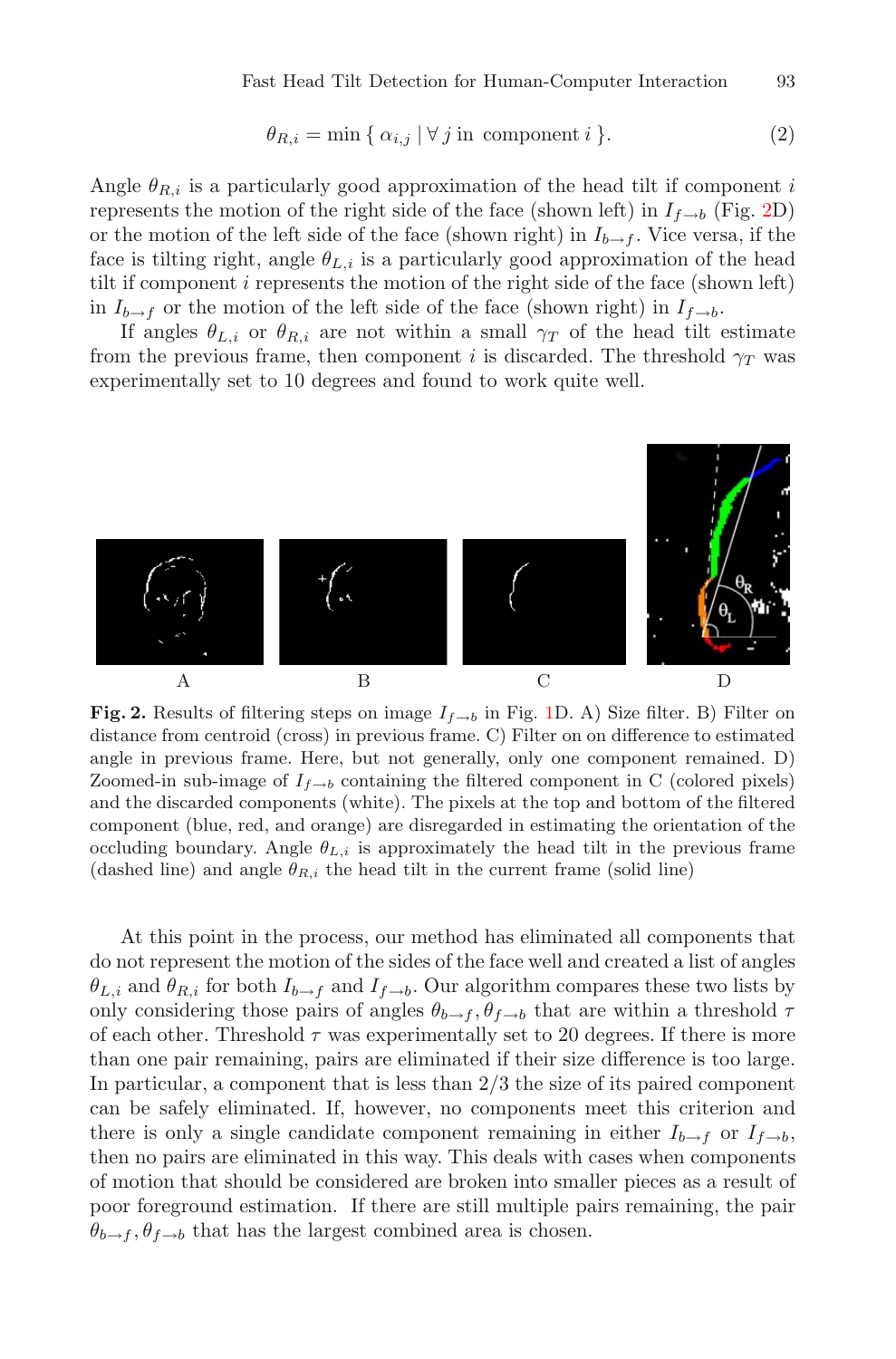The estimate of head tilt based on the analysis of the occluding boundary of the sides of the face is then computed by the average

$$
\theta_b = \frac{\theta_{b \to f} + \theta_{f \to b}}{2}.\tag{3}
$$

We also define a measure of confidence  $p_t$  that  $\theta_{b,t}$  represents head tilt in the current frame t:

$$
p_t = 1 - \frac{|\theta_{b \to f} - \theta_{f \to b}|}{\tau}.
$$
\n<sup>(4)</sup>

The confidence is high if the angle estimates based on binary motion images  $I_{b\rightarrow f}$  and  $I_{f\rightarrow b}$  are similar and low otherwise.

#### **2.2 Angle Estimation Based on Circular Face Motion**

The angle estimate  $\theta_b$  can be further refined by comparing the location  $\mathbf{c}_{t,\text{meas}}$ of the center of the face in current frame  $t$ , measured in foreground image  $I_f$ , with its predicted location  $c_{t,\text{circle}}$ . The prediction is based on a motion model that assumes that the center of the face follows a circular arc in the video as the face tilts sideways, and the center of rotation is a point on the neck (Fig. [4A](#page-6-0)). A pixel  $\mathbf{x}_0$  is used as the center of rotation. It has the same x-coordinate as the center of the face  $c_{1,\text{meas}}$  when the face is in an upright position. The initial radius of the circle is the distance  $\| \mathbf{c}_{1,\text{meas}} - \mathbf{x}_0 \|$  between the initial center of the face and its projection (Fig. [4A](#page-6-0)). The location of  $c_{t,\text{circle}}$  on the circular arc is determined by the intersection of the line between  $\mathbf{x}_0$  and  $\mathbf{c}_{t,\text{meas}}$  with the arc. If a large distance  $\|$  **c**<sub>*t*</sub>,circle</sub> – **c**<sub>*t*</sub>,meas  $\|$  between predicted and measured face center occurs in subsequent frames, the radius is updated by the distance  $\parallel \mathbf{x}_0 - \mathbf{c}_{t,\text{meas}} \parallel$ .

The estimate of head tilt based on the average of the observed and predicted positions of the face center is

$$
\theta_{c,t} = \frac{\parallel \mathbf{c}_{t,\text{meas}} - \mathbf{c}_{t,\text{circle}} \parallel}{2}.
$$
\n(5)

As a measure of confidence in the angle estimate, we use the ratio e*<sup>t</sup>* of distance between the observed and predicted center positions to the maximum possible distance  $T_t$  that the two points could be apart, i.e.,

$$
e_t = 1 - \frac{\parallel \mathbf{c}_{t,\text{meas}} - \mathbf{c}_{t,\text{circle}} \parallel}{T_t},\tag{6}
$$

where  $T_t$  is the distance to the farthest corner of the image from  $\mathbf{c}_{t,\text{circle}}$ .

#### **2.3 Weighted Angle Estimation**

<span id="page-4-0"></span>The head tilt estimate  $\theta_b$ , computed by analyzing the occluding boundary of the face, and the estimate  $\theta_c$ , computed by analyzing the circular motion of the face, can be combined to compute the weighted angle estimate

$$
\theta_t = (1 - w_t) \theta_{b,t} + w_t \theta_{c,t}, \qquad (7)
$$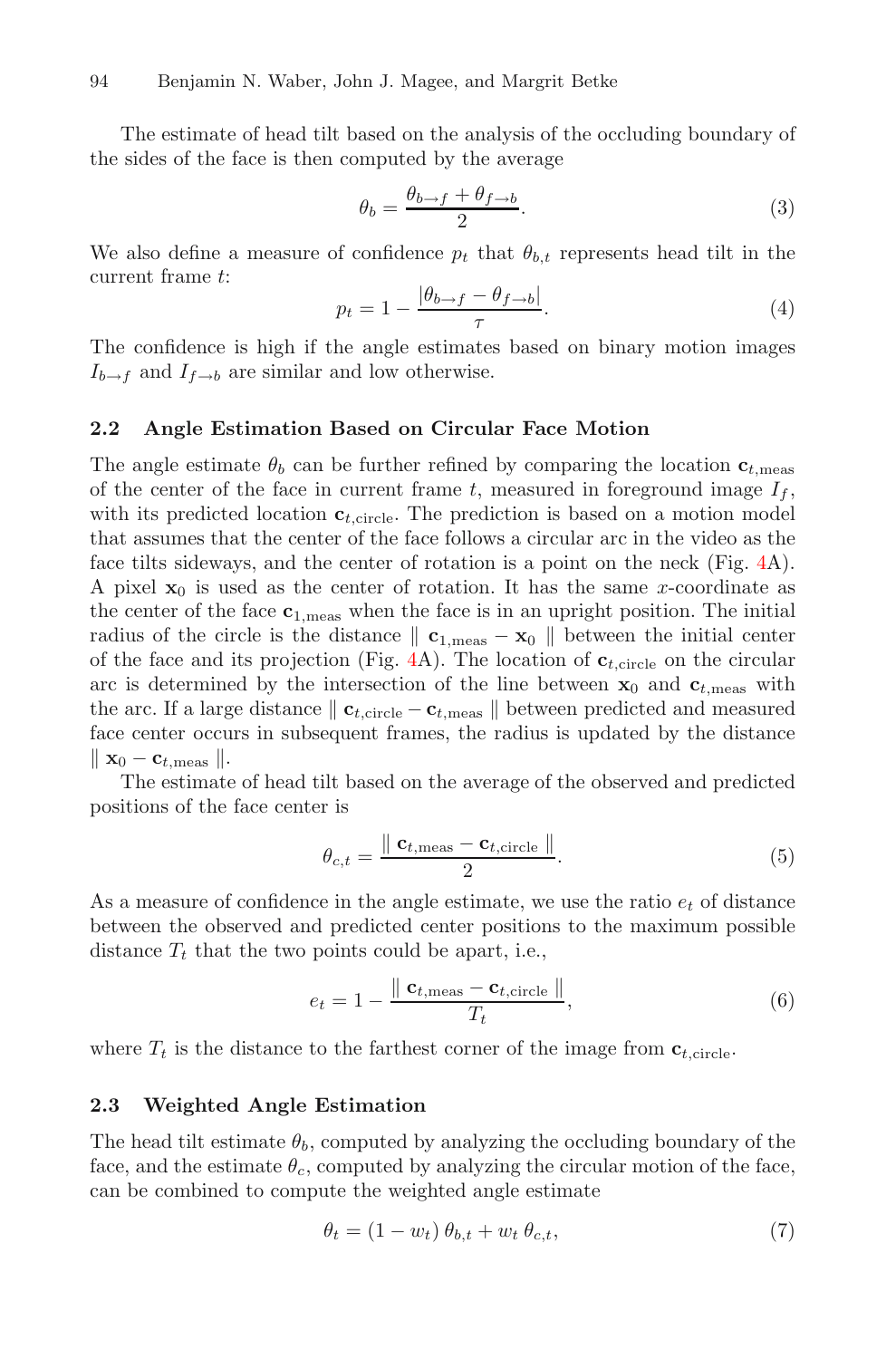where the weighting factor

$$
w_t = \frac{e_t^2}{e_t^2 + p_t^2} \tag{8}
$$

is computed from  $e_t$  and  $p_t$ , which represent the respective confidences in estimates  $\theta_b$  and  $\theta_c$ . To prevent one measure from being the sole source of our final angle estimate, we set a lower bound of 0.2 for the weight of  $\theta_{b,t}$  and 0.1 for the weight of  $\theta_{c,t}$ .

A summary of the head tilt estimation algorithm is given in Figure [3.](#page-5-0)



**Fig. 3.** Flowchart of head tilt estimation method

# <span id="page-5-0"></span>**3 Human-Computer Interaction Experiments**

To evaluate our method we performed three experiments. In experiment 1, we compared our system's head tilt estimation to that of two volunteers, who labeled each frame of five 320-frame video segments with their estimate of head tilt angle (Fig. [4B](#page-6-0)). Each of these video segments contained 5–7 separate head tilts with motion varying from slow and smooth to quick and erratic for a total of 31 distinct head tilts across 1320 images. In two of the video sequences, people were walking through the background. To verify that all the steps in our algorithm are necessary, we also tested our method in three other configurations: with the weighting component removed, with the centroid angle estimation removed, and with only centroid angle estimation.

In the second experiment, we tested users' ability to play the BlockEscape game [\[4](#page-9-2)] using our interface. We tested 5 users who each played 4 games. The game BlockEscape was developed as a tool to test the performance of humancomputer interfaces. In the BlockEscape game, the screen contains a number of horizontal walls that are separated vertically by a fixed distance (Fig. [4C](#page-6-0)). Each wall has one or more holes of various widths. At the beginning of the game, a block appears on top of the screen. The goal of the game is for the user to lead the block through the holes in the walls until it reaches the bottom of the screen. The game was implemented so that the user only needs to initiate the block's horizontal movement by issuing "move block left" or "move block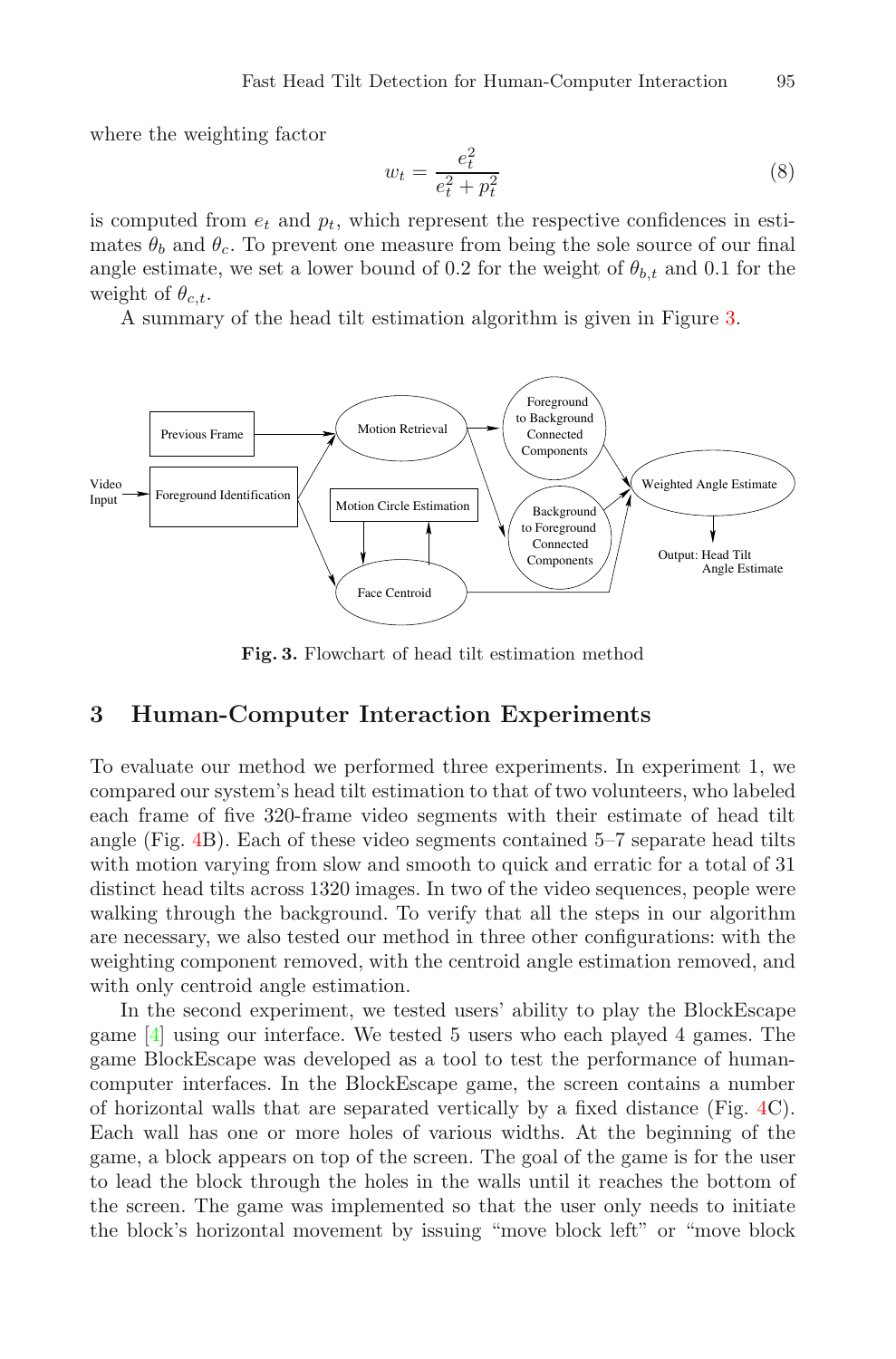right" commands. The block continues to move in the initiated direction until the user issues a command for movement in the opposite direction. The block's vertical motion is automatic – when a hole is reached, the block "falls through" to the next wall or bottom of the screen. When a wall reaches the user's block, it pushes the block upwards. The user wins if he or she leads the block through the holes in the walls to the bottom of the screen and loses if a wall pushes the block up to the top of the screen. During playing, usage statistics, in particular, the departure of the user-controlled block from an optimal path, were computed based on the positions of the block, walls, and holes.

Our last experiment tested users' ability to navigate web pages with our head tilt estimation method. Test subjects were repeatedly shown web pages consisting of three links and directed to select a particular sequence of links (on average, the 2nd link on the page). A left head tilt directed the web browser to highlight the next link, while a right head tilt directed the browser to follow the currently selected link. The same sequence of links was used for all participants. We recorded the number of links each participant successfully followed before following an incorrect link.



Fig. 4. A) Centroid angle detection binary image showing the centroid circle, circle center, and the original and current frame centroid positions. B) Experimental system output. Our system's head tilt estimate is represented by the white line, while the blue line represents the average of the two volunteers' estimates. C) Screenshot of the game BlockEscape. As the white block falls towards the bottom of the screen, the player navigates it through the holes in the black walls, which move upwards, by initiating "move block left" or "move block right" commands

#### <span id="page-6-0"></span>**4 Results of Human-Computer Interaction Experiments**

Our system runs in real time on a computer with a 2.53 GHz processor, 256 MB of RAM and in these experiments used less than 55% of the processor cycles. The comparison of our system's head tilt estimations to those made by two volunteers is given in Table [1.](#page-7-0) A screenshot of the system's estimate and that of the volunteers shown in Fig. [4B](#page-6-0). If we consider human observation to be ground truth, our system has exhibited a good performance. Each component of our method, angle estimation based on the analysis of the motion of the occluding boundary of the face, analysis of the moving center of the face, and the weighting scheme, is vital to the success of our interface. It is the combination of these components that yields a valuable HCI tool, and removing one of them yields a decline in performance (Table [1\)](#page-7-0).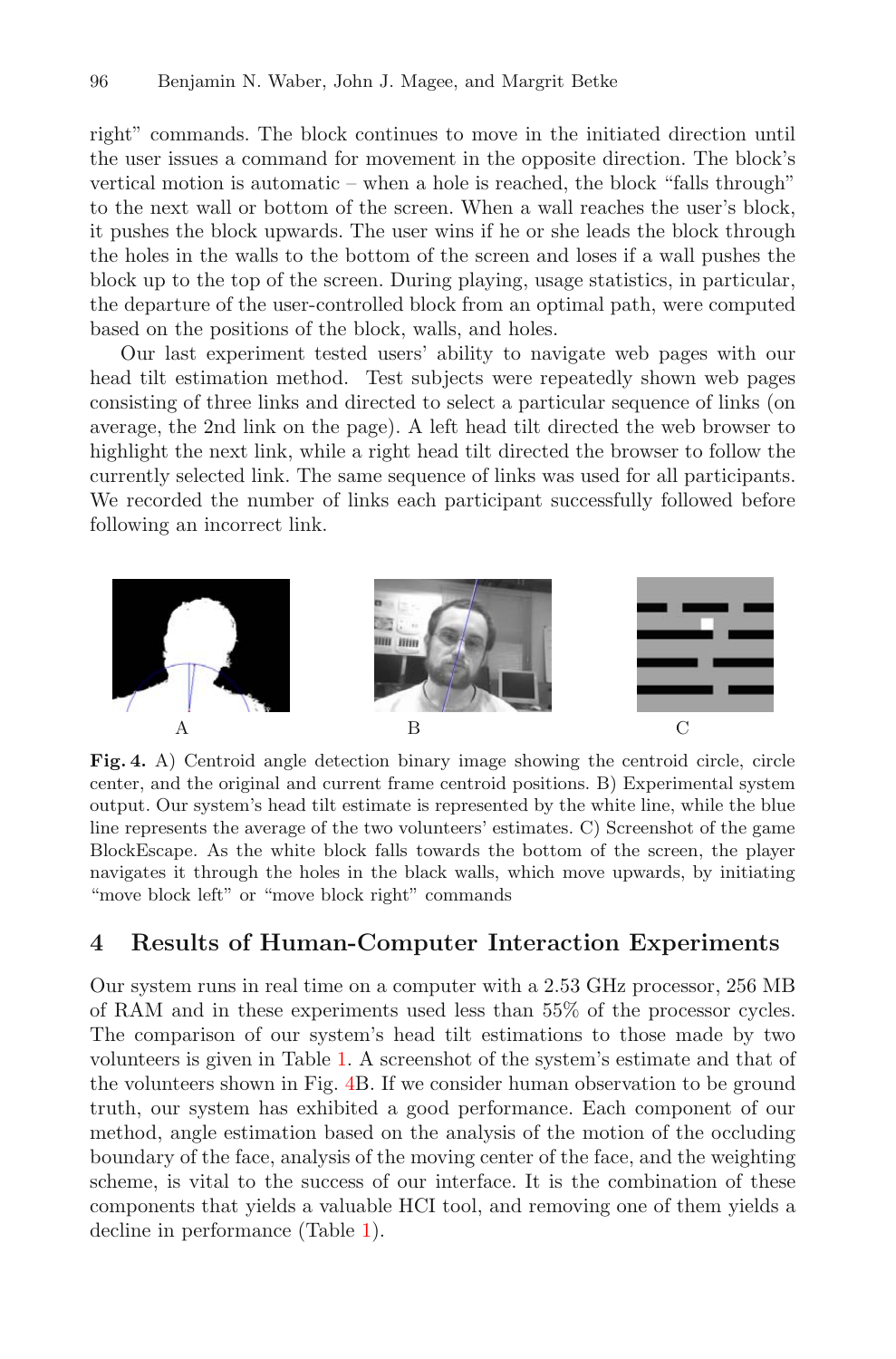<span id="page-7-0"></span>

| <b>Table 1.</b> Accuracy-Evaluation Experiment: Angle differences between four versions |
|-----------------------------------------------------------------------------------------|
| of our method and human observation, using 2 volunteers and five 320-frame video        |
| segments. The estimates of degrees were rounded to whole numbers because precision      |
| beyond this level in human observations is unlikely                                     |

|          |  |    | Weighted Equally Weighted Boundary-based Center-based |                                                           |                 |                                |                      |      |
|----------|--|----|-------------------------------------------------------|-----------------------------------------------------------|-----------------|--------------------------------|----------------------|------|
|          |  |    |                                                       | Estimate $\theta$ Estimate $\theta_b + \theta_c$ Estimate |                 | $\theta_h$ Estimate $\theta_c$ |                      |      |
|          |  |    | Subject Median Std. Median                            |                                                           | Std. Median     |                                | Std. Median          | Std. |
|          |  |    | Ang. Diff. Dev. Ang. Diff.                            |                                                           | Dev. Ang. Diff. |                                | Dev. Ang. Diff. Dev. |      |
|          |  |    |                                                       |                                                           |                 |                                | 15                   |      |
| $\Omega$ |  | 61 |                                                       |                                                           | 13              |                                |                      |      |
| Avg.     |  | 61 |                                                       |                                                           |                 |                                |                      |      |

The results for our BlockEscape experiment are summarized in Table [2.](#page-7-1) The subjects were able to use our head-tilt interface with similar success as the EyeKeys [\[4](#page-9-2)] or Camera Mouse [\[13](#page-9-10)] interfaces. All but one subject using our interface won their last three games. The other won their last two games, which indicates that practice improved the quality of the human-computer interaction. If we eliminate each subject's first game from the analysis, the average path deviation is 1.4 and the median is 0.6.

<span id="page-7-1"></span>**Table 2.** Game-Interaction Experiment: Five users played 4 games of BlockEscape, issuing commands by head tilt and with three other interfaces [\[4](#page-9-2)]. Rows 1–3: The number of deviations of the block from the optimal path during gameplay, which are assumed to be due to false detections of the interface rather than misjudgments of the player

| Interaction Method     | Head Tilt |                             | EyeKeys Camera Mouse Keyboard |                |
|------------------------|-----------|-----------------------------|-------------------------------|----------------|
| Path Deviation: Median | 2.2       | 2.5                         |                               |                |
| Average                | 2.6       | 2.9                         | 2.3                           |                |
| Std. Dev.              | 2.8       |                             | 27                            |                |
| Wins                   |           | $16/20$ (80%) $10/12$ (83%) | $10/12$ (83\%)                | $12/12(100\%)$ |

In the games that resulted in losses, the users tilted their heads too far sideways in executing a command. This motion and the return motion to the neutral upright state both took time. As a result, it took the subjects too long to issue the sequence of commands needed to navigate the block through the holes in the moving walls before the game ended. After gaining experience with the interface, the users soon became aware of this issue and played much better.

In the third experiment, users were able to follow an average of 5.9 links to new web pages, indicating that 11.8 head tilts were correctly detected for each incorrect detection. Individual results are in Table [3.](#page-8-0) These results indicate that our method may be used in a real-world context of surfing the Internet.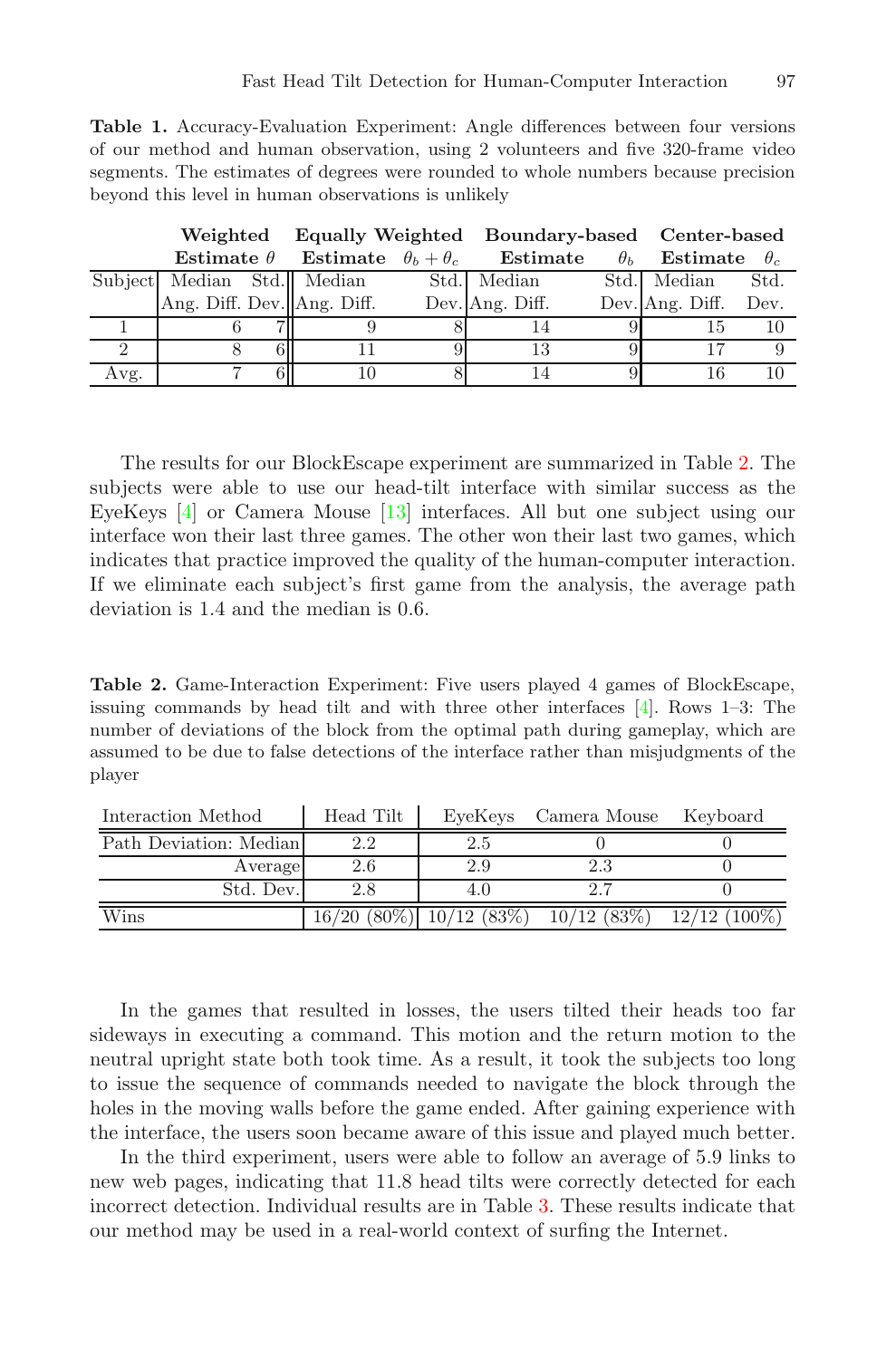| Participant Trial 1 Trial 2 Trial 3 Trial 4 Mean |  |  |         |
|--------------------------------------------------|--|--|---------|
|                                                  |  |  |         |
|                                                  |  |  |         |
|                                                  |  |  |         |
|                                                  |  |  | $3.5\,$ |
|                                                  |  |  | 6.5     |

<span id="page-8-0"></span>**Table 3.** Web Browsing Experiment: Number of web links correctly followed until a link was followed by mistake

#### **5 Discussion and Future Work**

Through our experimental results, we have shown that our system can act as a fast, responsive, and usable interface on its own. Our results are very promising since our system operated in less than ideal conditions: we used background subtraction for crude foreground estimation, and there were objects moving in the background. Since our method is not bound to a specific foreground model, and any background and foreground information collected by a program can be used as an input to our system, computational load may be significantly reduced, which is quite important in the context of human-computer interaction.

In our experiments, users were able to play the BlockEscape game and browse web pages effectively, demonstrating that our method works well in a real world context. Our method also offers new opportunities for people with disabilities. Used as a stand-alone interface or with another computer vision system, our technique could help facilitate a richer interactive experience for quadriplegic users who can control their head motion by enabling them to browse the web, enter text, or play a computer game. This is an important aspect of our contribution, since people with disabilities are dependent upon interface systems for their interaction with computers.

Using the eyes as possible cues to our method could make it even more robust. The eyes can be detected with a variety of methods (e.g., [\[4](#page-9-2)]), and we could use their axis of orientation to provide additional estimates to our system. To combine these estimates, the use of democratic integration [\[14](#page-9-11)] rather than equation [7](#page-4-0) may be desirable in this case, since democratic integration can weigh system components relative to their current performance in an extremely effective fashion. These ideas could extend to tracking other facial features, such as nostril tracking. Other extensions would be to handle out of plane head rotation by fitting conic sections rather than circles. However, modeling such head turns is not as relevant to human-computer interaction, since users typically do not wish to interact with a computer that is not the focus of their attention.

In summary, we have introduced an efficient, accurate method for fast head tilt angle estimation. Our system operates on video data in real time with minimal computational requirements. Experiments with our system have shown that it is easy to use as an input and control device on its own and it has the potential to become an important part of a robust human-computer interaction system.